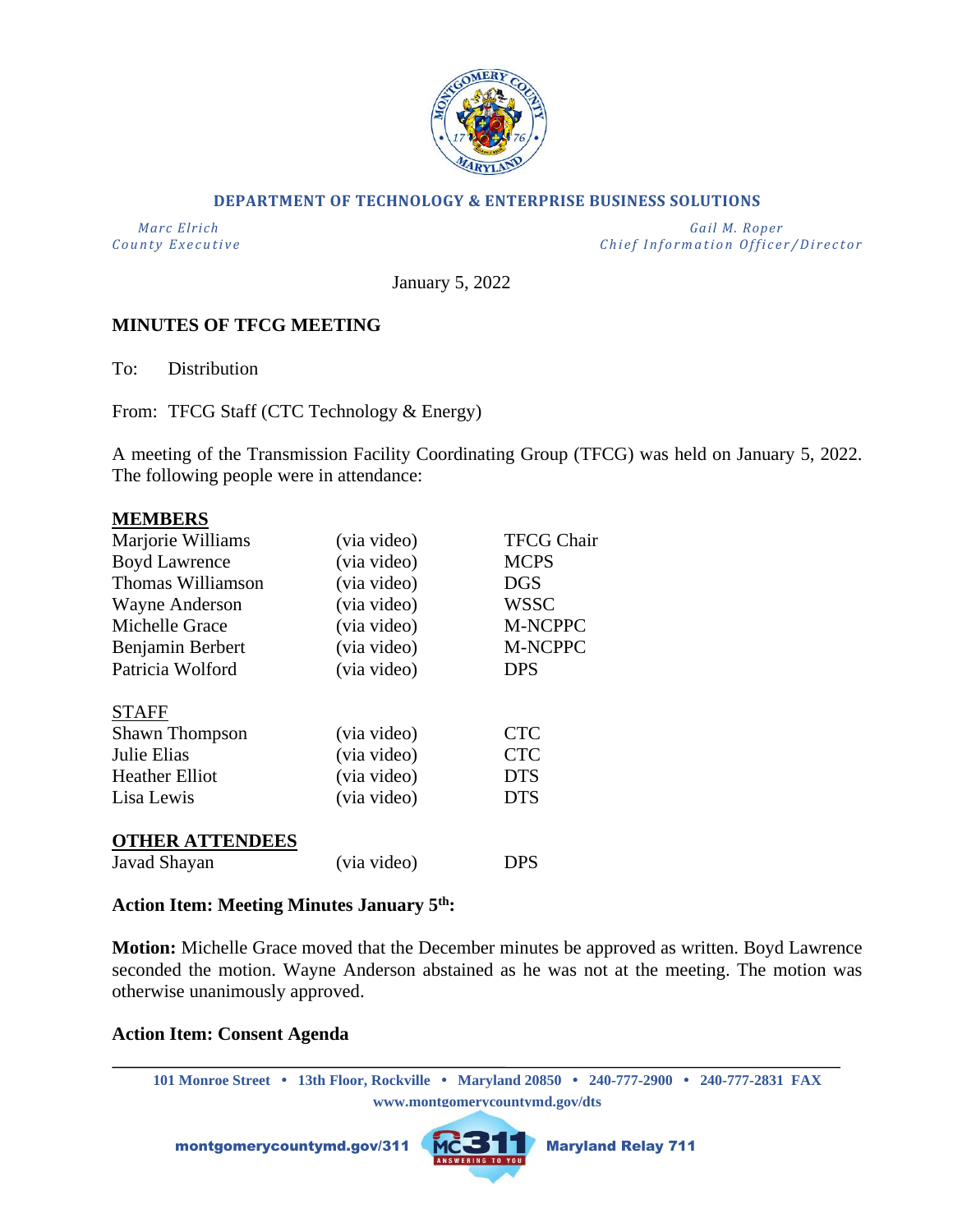Minutes of the TFCG Meeting Held January 5, 2022 Page 2 of 5

# **Consent Agenda**

*1. Application Number:* 2021071516 *Type:* Minor Modification *Received (date):* 7/20/2021 *Revised:* 11/15/2021

*Revised:* 12/14/2021

*Applicant:* NB+C on behalf of T-Mobile *Site Name/Location:* Baptist Home*/* 6301 Greentree Rd, Bethesda *Zoning Standard:* R-60 *Property Owner:* Baptist Home for Children *Description:* T-Mobile proposes to replace (3) antennas, replace (3) RRHs, remove (3) TMAs, replace (1) cabinet at the existing telecommunications facility. *Tower Coordinator Recommendation:* Recommended. Recommendation is subject to compliance with all applicable laws. [https://montgomerycountytfcg.s3.amazonaws.com/Applications/MC2021071516+Applicatio](https://montgomerycountytfcg.s3.amazonaws.com/Applications/MC2021071516+Application.pdf) [n.pdf](https://montgomerycountytfcg.s3.amazonaws.com/Applications/MC2021071516+Application.pdf)

*2. Application Number:* 2021111596 *Type:* Minor Modification *Received (date):* 11/3/2021 *Revised:* 12/23/2021

*Applicant:* NB+C on behalf of Verizon Wireless *Site Name/Location:* ShopHouse Kitchen*/* 4824 Bethesda Ave, Bethesda *Zoning Standard:* CRT-2.25 R-2.25 H-70 *Property Owner:* Street Retail Inc **Description:** This project consists of the installation of (1) new antenna. Additionally, (1) existing remote radio head will be removed and (1) new remote radio head will be installed. *Tower Coordinator Recommendation:* Recommended. Recommendation is subject to compliance with all applicable laws.

[https://montgomerycountytfcg.s3.amazonaws.com/Applications/MC2021111596+Applicatio](https://montgomerycountytfcg.s3.amazonaws.com/Applications/MC2021111596+Application.pdf) [n.pdf](https://montgomerycountytfcg.s3.amazonaws.com/Applications/MC2021111596+Application.pdf)

*3. Application Number:* 2021111599 *Type:* Minor Modification *Received (date):* 11/3/2021 *Revised:* 12/27/2021

*Applicant:* NB+C on behalf of Verizon Wireless *Site Name/Location:* Rockville 12*/* 6015 Montrose Road, Rockville *Zoning Standard:* CRT-3.0 C-3.0 R-2.5 H-120 *Property Owner:* Verizon Maryland Merge Co

*Description:* Project consists of removing (1) existing antenna and (1) existing remote radio head and installing (1) new proposed antenna as well as (1) new proposed remote radio head *Tower Coordinator Recommendation:* Recommended. Recommendation is subject to compliance with all applicable laws.

[https://montgomerycountytfcg.s3.amazonaws.com/Applications/MC2021111599+Applicatio](https://montgomerycountytfcg.s3.amazonaws.com/Applications/MC2021111599+Application.pdf) [n.pdf](https://montgomerycountytfcg.s3.amazonaws.com/Applications/MC2021111599+Application.pdf)

*4. Application Number:* 2021111622 *Type:* Minor Modification *Received (date):* 11/15/2021 *Revised:* 11/24/2021

*Applicant:* Smartlink Group on behalf of T-Mobile *Site Name/Location:* Hughes Methodist Church*/* 10700 Georgia Ave, Wheaton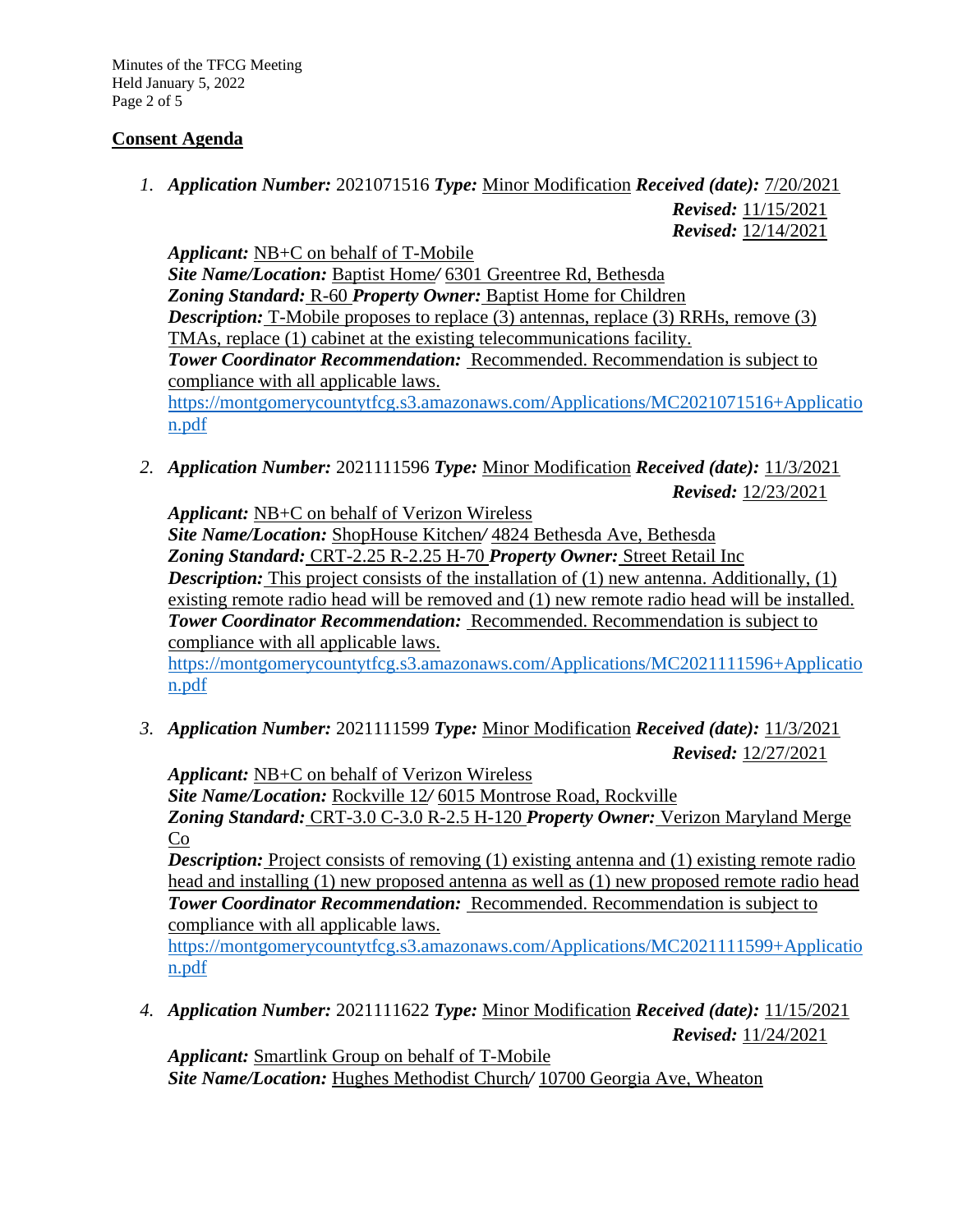*Zoning Standard:* R-60 *Property Owner:* Hughes United Methodist Church **Description:** T-Mobile will remove (3) existing Clearwire/Sprint antennas and replace with (3) new T-Mobile antennas; T-Mobile will remove (15) existing Clearwire/Sprint remote radio heads and replace with (6) new T-Mobile remote radio heads; T-Mobile will remove (2) existing microwave antennas - all on antenna support pipes inside steeple. T-Mobile will remove (2) existing Clearwire/Sprint equipment cabinets and replace with (2) new T-Mobile equipment cabinets on existing equipment support frame at steeple base level. T-Mobile will install (1) new breaker for new cabinet.

The Frequency bands listed are licensed by Sprint or Clearwire originally, but following the mergers, are now under the T-Mobile umbrella.

**Tower Coordinator Recommendation:** Recommended. Recommendation is subject to compliance with all applicable laws.

[https://montgomerycountytfcg.s3.amazonaws.com/Applications/MC2021111622+Applicatio](https://montgomerycountytfcg.s3.amazonaws.com/Applications/MC2021111622+Application.pdf) [n.pdf](https://montgomerycountytfcg.s3.amazonaws.com/Applications/MC2021111622+Application.pdf)

*5. Application Number:* 2021111623 *Type:* Minor Modification *Received (date):* 11/16/2021 *Revised:* 12/4/2021

*Applicant:* Advantage Engineers on behalf of T-Mobile *Site Name/Location:* Pepco 651-N*/* 8910 Falls Farm Dr, Potomac *Zoning Standard:* R-200 *Property Owner:* Pepco *Description:* Remove  $(6)$  & add  $(6)$  antennas  $(3$  APXVAALL24  $43$ -U-NA20 & 3 AIR6449 B41), remove (3) & add (6) RRUs (3 4480 B71+B85 & 3 4460 B25+B66), remove (1) & add (1) 6160 equipment cabinet and (1) B160 battery cabinet, and other associated equipment. Remove (6) existing TMAs.

*Tower Coordinator Recommendation:* Recommended. Recommendation is subject to compliance with all applicable laws.

[https://montgomerycountytfcg.s3.amazonaws.com/Applications/MC2021111623+Applicatio](https://montgomerycountytfcg.s3.amazonaws.com/Applications/MC2021111623+Application.pdf) [n.pdf](https://montgomerycountytfcg.s3.amazonaws.com/Applications/MC2021111623+Application.pdf)

*6. Application Number:* 2021121636 *Type:* Minor Modification *Received (date):* 12/10/2021 *Revised:* 12/21/2021

*Applicant:* Smartlink Group on behalf of T-Mobile *Site Name/Location:* WWDC Radio Tower*/* 8744 Brookeville Rd, Silver Spring *Zoning Standard:* IM-2.5 H-50 *Property Owner:* Chancellor Media Corp.

*Description:* Install (1) 50kw diesel generator on new 5'-0" x 10'-0" concrete pad at existing telecom site.

*Tower Coordinator Recommendation:* Recommended. Recommendation is subject to compliance with all applicable laws.

[https://montgomerycountytfcg.s3.amazonaws.com/Applications/MC2021121636+Applicatio](https://montgomerycountytfcg.s3.amazonaws.com/Applications/MC2021121636+Application.pdf) [n.pdf](https://montgomerycountytfcg.s3.amazonaws.com/Applications/MC2021121636+Application.pdf)

*7. Application Number:* 2021121638 *Type:* Minor Modification *Received (date):* 12/14/2021 *Revised:* 12/27/2021 *Revised:* 12/28/2021

*Applicant:* Site Link Wireless LLC on behalf of T-Mobile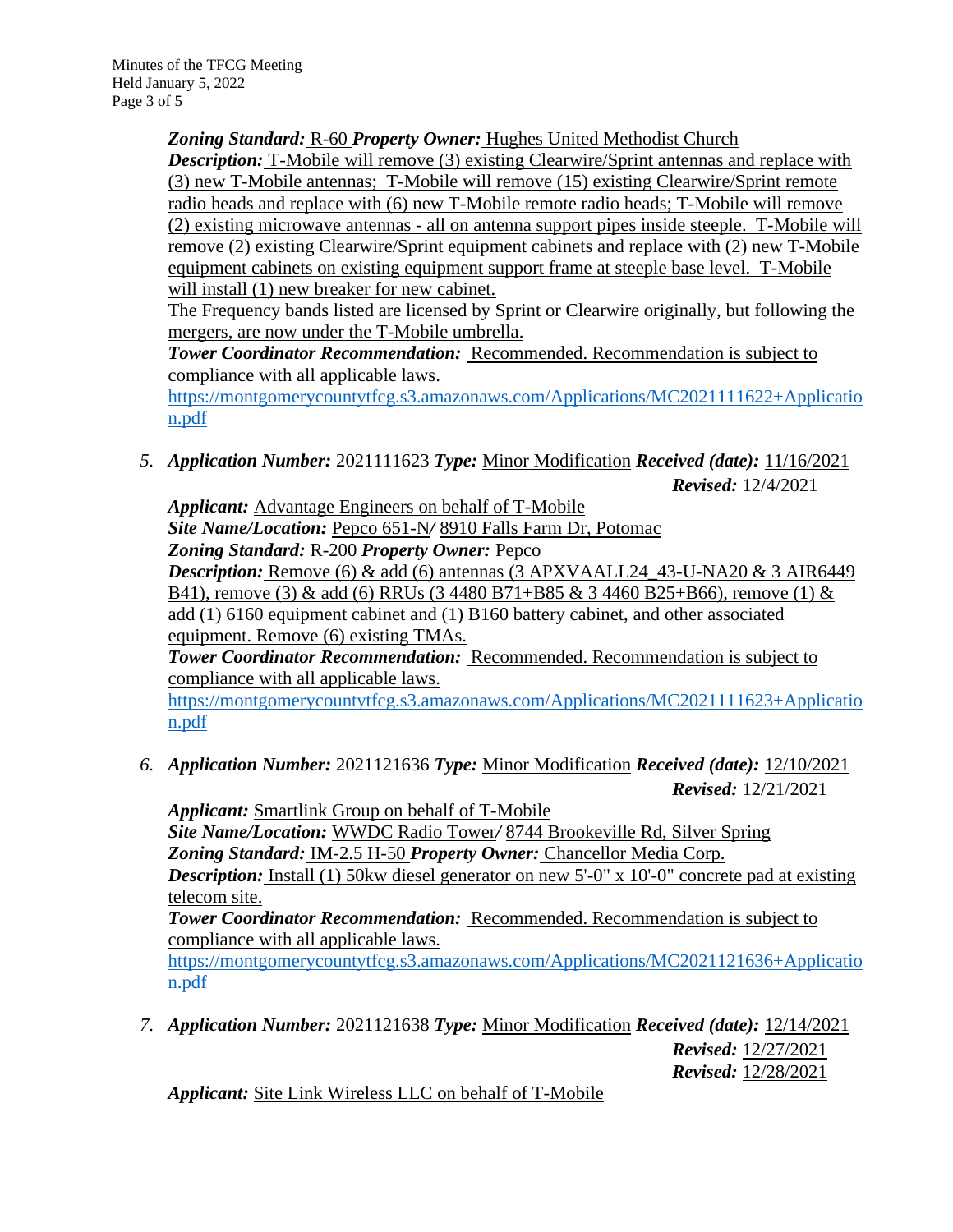*Site Name/Location:* Old Burtonsville VFD*/* 15430 Old Columbia Pike, Burtonsville *Zoning Standard:* CRT-1.5 *Property Owner:* Burtonsville VFD

**Description:** T-Mobile is removing (6) antennas and (3) TMAs. They are adding (6) antennas and (6) RRHs on the existing monopole structure. T-Mobile is removing (1) cabinet and installing (2) new cabinets on the ground.

**Tower Coordinator Recommendation:** Recommended. Recommendation is subject to compliance with all applicable laws.

[https://montgomerycountytfcg.s3.amazonaws.com/Applications/MC2021121638+Applicatio](https://montgomerycountytfcg.s3.amazonaws.com/Applications/MC2021121638+Application.pdf) [n.pdf](https://montgomerycountytfcg.s3.amazonaws.com/Applications/MC2021121638+Application.pdf)

*8. Application Number:* 2021121640 *Type:* Minor Modification *Received (date):* 12/17/2021 *Revised:* 12/22/2021

*Applicant:* Smartlink Group on behalf of T-Mobile *Site Name/Location:* Derwood Monopole*/* 15948 Derwood Rd, Derwood *Zoning Standard:* IM-2.5 H-50 *Property Owner:* CSX Corporation, Inc *Description:* Install (1) 48kw diesel generator w/240gal above ground tank on an existing modified concrete pad at an existing telecommunications site. *Tower Coordinator Recommendation:* Recommended. Recommendation is subject to compliance with all applicable laws. [https://montgomerycountytfcg.s3.amazonaws.com/Applications/MC2021121640+Applicatio](https://montgomerycountytfcg.s3.amazonaws.com/Applications/MC2021121640+Application.pdf) [n.pdf](https://montgomerycountytfcg.s3.amazonaws.com/Applications/MC2021121640+Application.pdf)

Michelle Grace made a motion to recommend all applications on the consent agenda. Patricia Wolford seconded the motion, and the motion to recommend was unanimously approved.

# **Regular Agenda**

*1. Application Number:* 2021071518 *Type:* Colocation *Received (date):* 7/29/2021 *Revised:* 9/30/2021 *Revised:* 10/8/2021

*Applicant:* Jacobs Telecommunications on behalf of AT&T Wireless *Full Corporate Name of the Facility Owner:* New Cingular Wireless PCS, LLC *Site Name/Location:* Pepco 745460-0763*/* 14945 Shady Grove Rd, Rockville *Zoning Standard:* Non-MNCPPC Zoning *Property Owner:* Montgomery County *Description:* Installation of an AT&T Small Wireless Facility to include one Galtronics GQ2418-B6941 Omni Antenna (antenna volume of 2.8 cubic feet) and side mounted Charles Industries Radio Cabinet SH60-482420GNN8 with Squirrel Guard 96- SH60SQRLGRDA (cabinet volume of 12.3 cubic feet) housing 2 radios on a replaced PEPCO wood utility pole. All antenna and equipment will be brown to match pole. *Tower Coordinator Recommendation:* Recommended. Recommendation is subject to compliance with all applicable laws.

[https://montgomerycountytfcg.s3.amazonaws.com/Applications/MC2021071518+Applicatio](https://montgomerycountytfcg.s3.amazonaws.com/Applications/MC2021071518+Application+and+Report.pdf) [n+and+Report.pdf](https://montgomerycountytfcg.s3.amazonaws.com/Applications/MC2021071518+Application+and+Report.pdf)